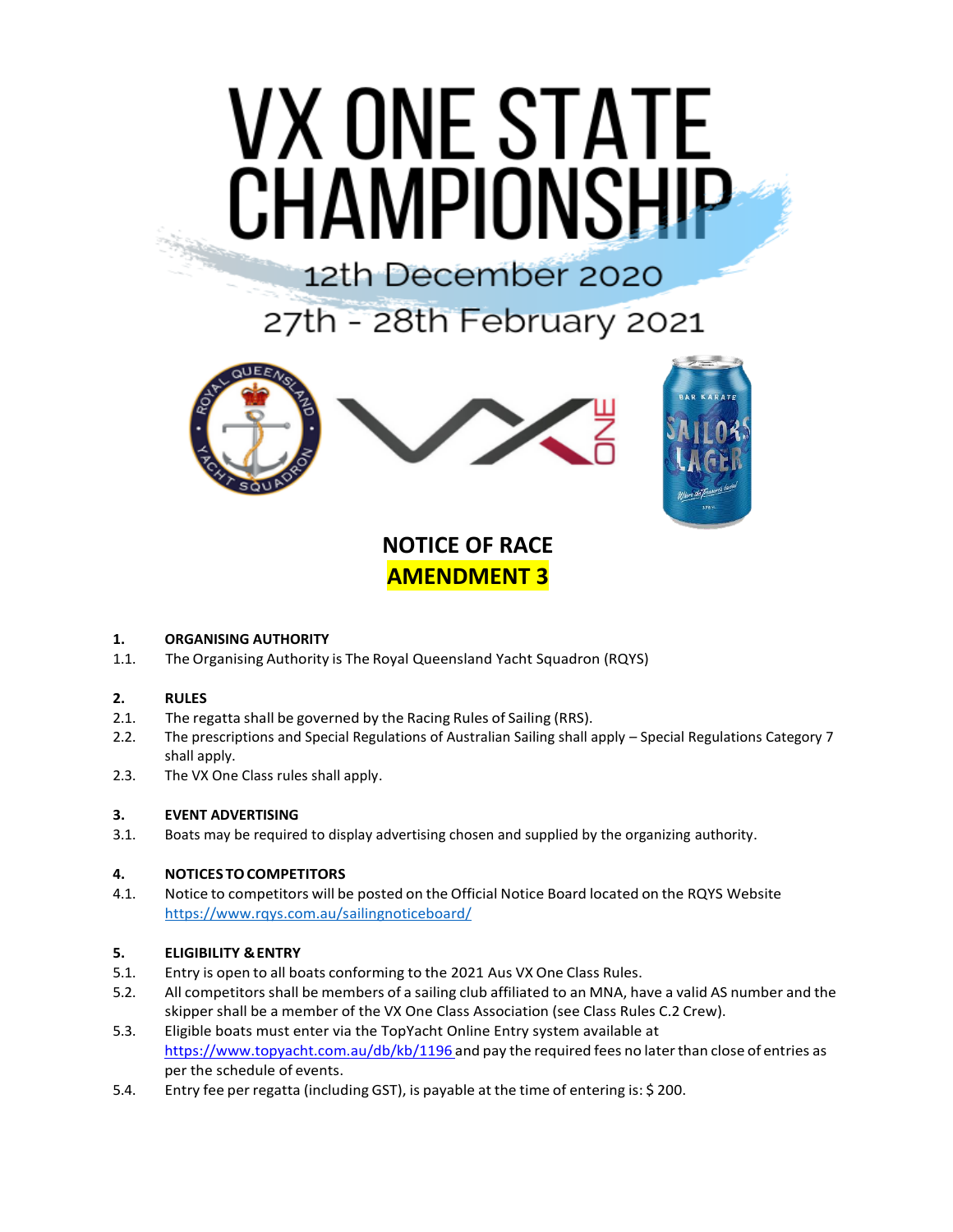#### **C.2.1 Limitations**

- a. The **crew** shall consist of a minimum of 2 persons. Any member of the **crew** may act as helmsperson at any time if they meet the provisions of C.2.1 (d).
- b. No **crew** member shall be substituted during an event unless express written consent is granted by the Jury or Race Committee. If a **crew** substitution is requested, the total **crew** weight shall not change by more than 10 kg.
- c. Any sailor may skipper or **crew** only if they are not or will not be compensated for competing. Skipper and crew may be required to sign a declaration of compliance.
- d. In a class sanctioned event each helmsperson shall be a VXACA full or associate member in good standing with the VXACA.

| <b>SCHEDULE OF EVENTS</b><br>6. |
|---------------------------------|
|---------------------------------|

| Event                                  | <b>Event Date</b>    | <b>Time</b>              | Location          |
|----------------------------------------|----------------------|--------------------------|-------------------|
| <b>Entry Opens</b>                     | Wed 5 Nov 20         | 0900hrs                  | <b>RQ Website</b> |
| <b>Entry Closes / Late fee Applies</b> | Wed 9 Dec 20         | 1700hrs                  | <b>RQ Website</b> |
|                                        | (ADD) Wed 24         |                          |                   |
|                                        | Feb <sub>21</sub>    |                          |                   |
| <b>First Warning Signal</b>            | Sat 12 Dec 20        | 1300hrs                  | Moreton Bay       |
| <b>First Warning Signal</b>            | <b>Sun 13 Dec 20</b> | 1300 hrs                 | Moreton Bay       |
|                                        | (ADD) Sat 27 Feb     | (ADD) 1315 hrs           |                   |
|                                        | 21                   |                          |                   |
| (ADD) First Warning Signal             | (ADD) Sun 28         | (ADD) 1200 hrs           | (ADD) Moreton Bay |
|                                        | Feb 21               |                          |                   |
| <b>Prize Giving</b>                    | Sun 13 Dec 20        | <b>ASAP</b> after Racing | <b>ROYS</b>       |
|                                        | (ADD) Sun 28         | at Etchells BBQ          |                   |
|                                        | Feb 21               | area                     |                   |

6.1. There will be no warning signal after 1600hrs on the lastscheduled day of racing.

#### **7. MEASUREMENT&COMPLIANCE**

- 7.1. Full measurement is not required, but all boats must conform to the classrules ofthe Class Association.
- 7.2. The Race Committee reserves the right to inspect any boat prior to or during the regatta to establish whether or not the boat complies with the appropriate measurement restrictions.
- 7.3. Boats in the VX One class must have the boat's Sail Number (only Numerals required) displayed conspicuously on both the port and starboard sides of the bow no later than 30 October 2020. Boats failing to display their Sail Number on both sides of the boat's bow will be scored DNC without a hearing. This changes RRS 63.1. 19.3
- 7.4. Where the hull colour is other than factory supplied the Bow Number shall be placed to conform with H 3.2 on a white background providing a minimum 75 mm margin around the number.

#### **8. SAILING INSTRUCTIONS**

8.1. Sailing Instructions will be available from the RQYS Website

#### **9. RACING AREA ANDCOURSES**

- 9.1. Racing will be conducted on the waters of Moreton Bay.
- 9.2. Courses will be windward/leeward and as described in the sailing instructions.

#### **10. PENALTYSYSTEM**

- 10.1. RRS44.1 is amended in that the penalty for breaking a rule of RRS Part 2 shall be a One-Turn Penalty, except the penalty for breaking a rule of RRS Part 2 occurring within the zone as defined in RRS shall be a Two-Turn Penalty.
- 10.2. The penalty, if any, for any infringement of the rules other than RRS Part 2 is at the sole discretion of the protest committee and may be other than disqualification. This changes RRS64.1.